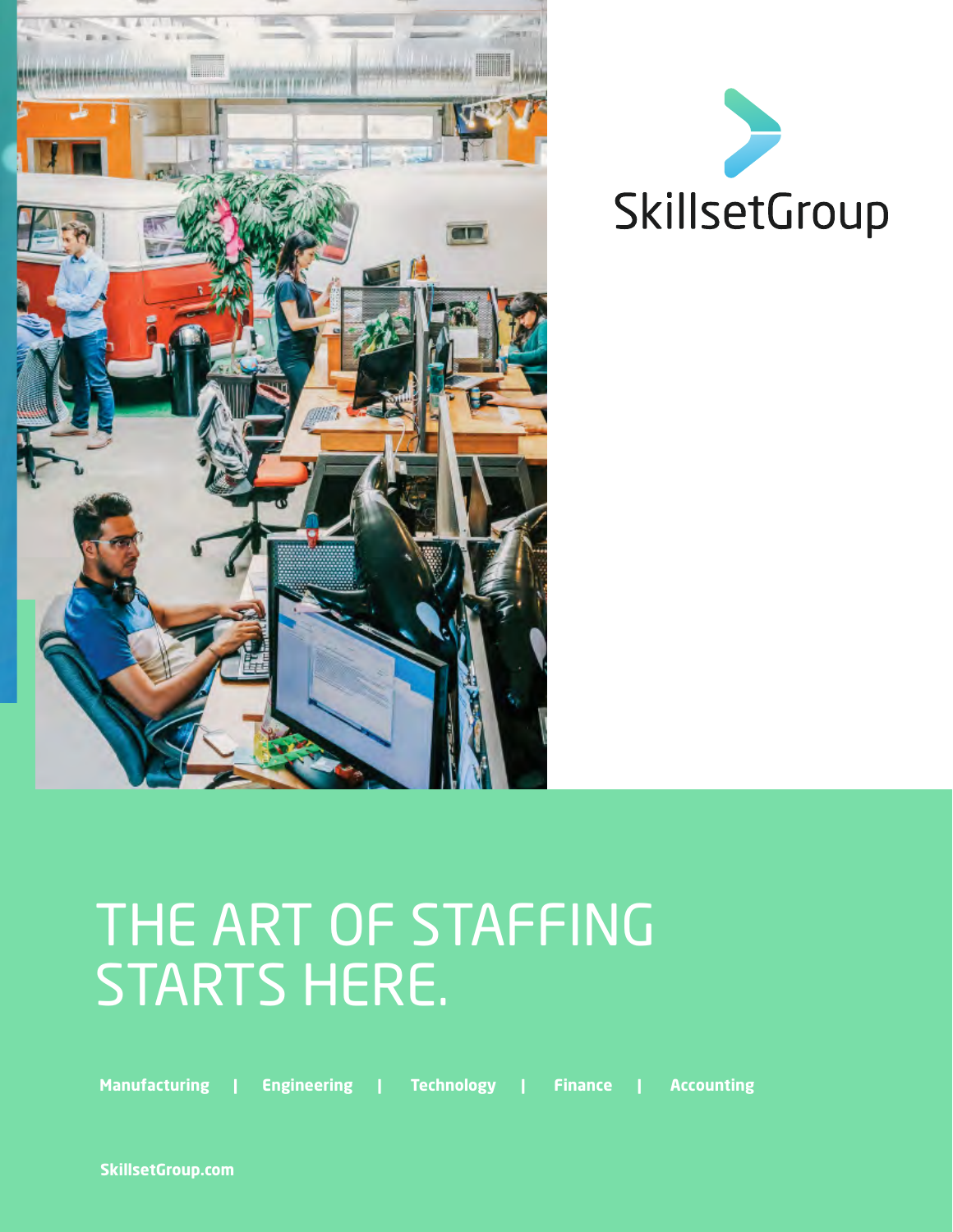

#### WHO WE ARE...

Expansion. Advancement. Transformation. Since our humble beginnings housed above a neighborhood supermarket, we have taken our spot as one of the fastest-growing industry leaders in manufacturing, engineering, and technology staffing and consulting. Our mission is to create a culture that supports long-term retention for our candidates and customers. Our robust, evidence-based search and hiring process, our expert recruiters and deep industry intelligence separate us from other staffing firms.

#### Key Facts

- Over 200+ years of senior technical recruiting experience in manufacturing, engineering, accounting, finance, and technology.
- Over 3,600% growth in the past 3 years
- Inc 5000 List awardees 4 years running



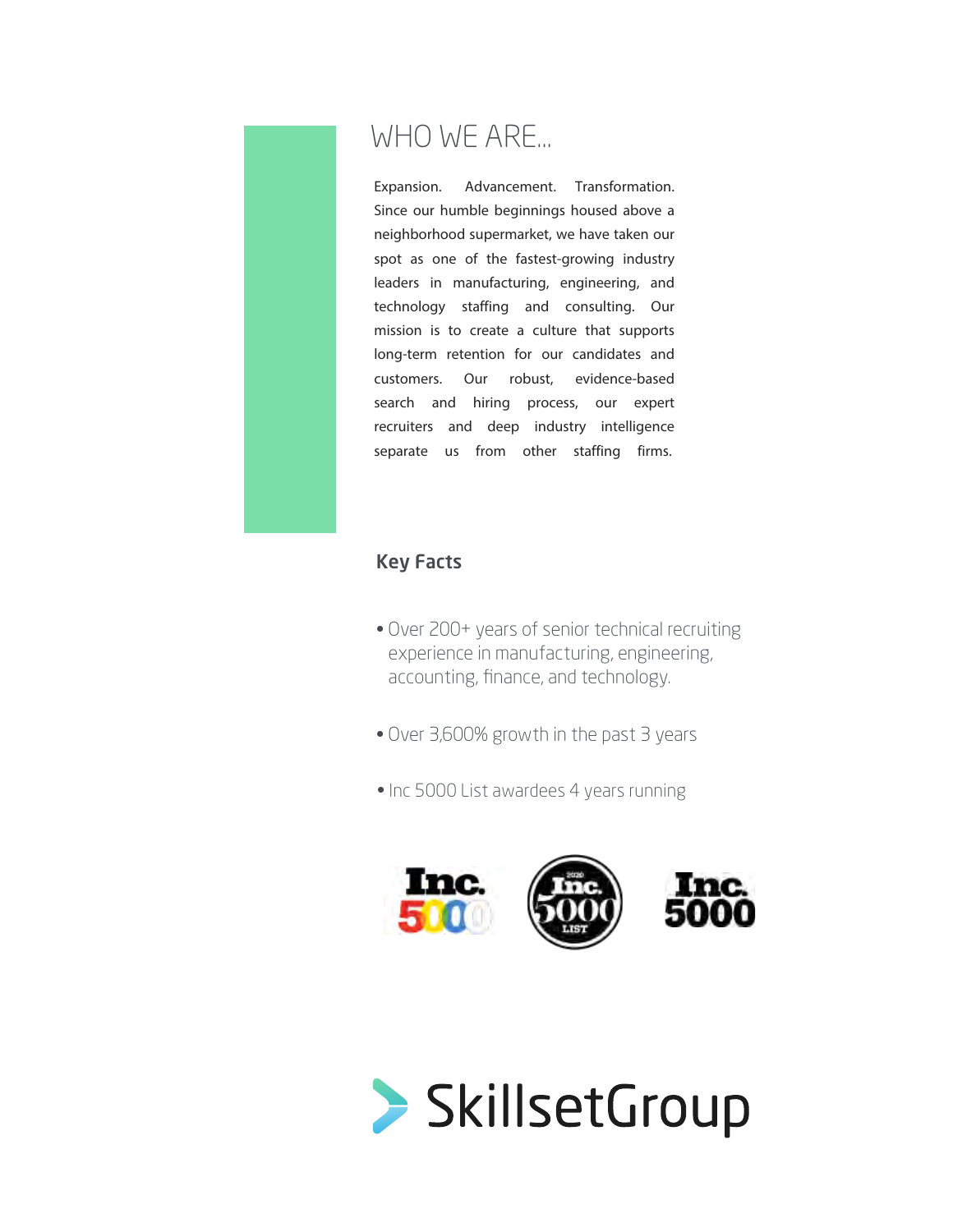#### OUR CORE CAPABILITIES

#### **WHAT MAKES THE SKILLSET DIFFERENCE?**

#### **HR Services**

 $\mathcal{H}_{\rm{S}}$ 

Skillset's HR Services provide expert guidance, proven strategies and programs to help ensure greater efficiency in your human capital management. Our HR Services include a cloud-based onboard process, time and attendance, E-verify, a customized HR portal, drug test policy, wage and hour compliance, development training, hiring practices, reporting, employee handbooks and HR templates, injury illness prevention programs, business benchmarking, background check reviews, safety and health programs, turnover review, interviewing, legally required postings and policy reviews.

#### Payroll

Payroll processing and administration services are offered by Skillset as a solution to your growing business needs in a dynamic and changing econom y. We prepare, fill, and settle payroll taxes. Additionally, we issue payroll checks, direct deposits, process unlimited reporting, issue annual W-2's, garnishments, unemployment claims and track employee paid personal and sick leave.

#### On-Site On-Site Representation | Workforce Management

An all-inclusive recruitment and fulfillment program designed to stabilize your organization's total productive recruitment process, safety management, employee onboarding, reporting, time and attendance, and payroll processing. Our workforce management solutions align with your senior management to ensure we fulfill your company's goals in business, quality, and culture.

#### VMS | MSP

Our Vendor Management Services and Management Services Platform allows us to manage your entire contingent and temporary workforce program, including staffing partners and associated technology platforms.

#### Executive Search

Executive Search is one of our primary areas of service to our clients. We help you find the best people, create successful teams, and produce value for all stakeholders. We find exceptional leaders who are in tune with your markets and the culture of your organization.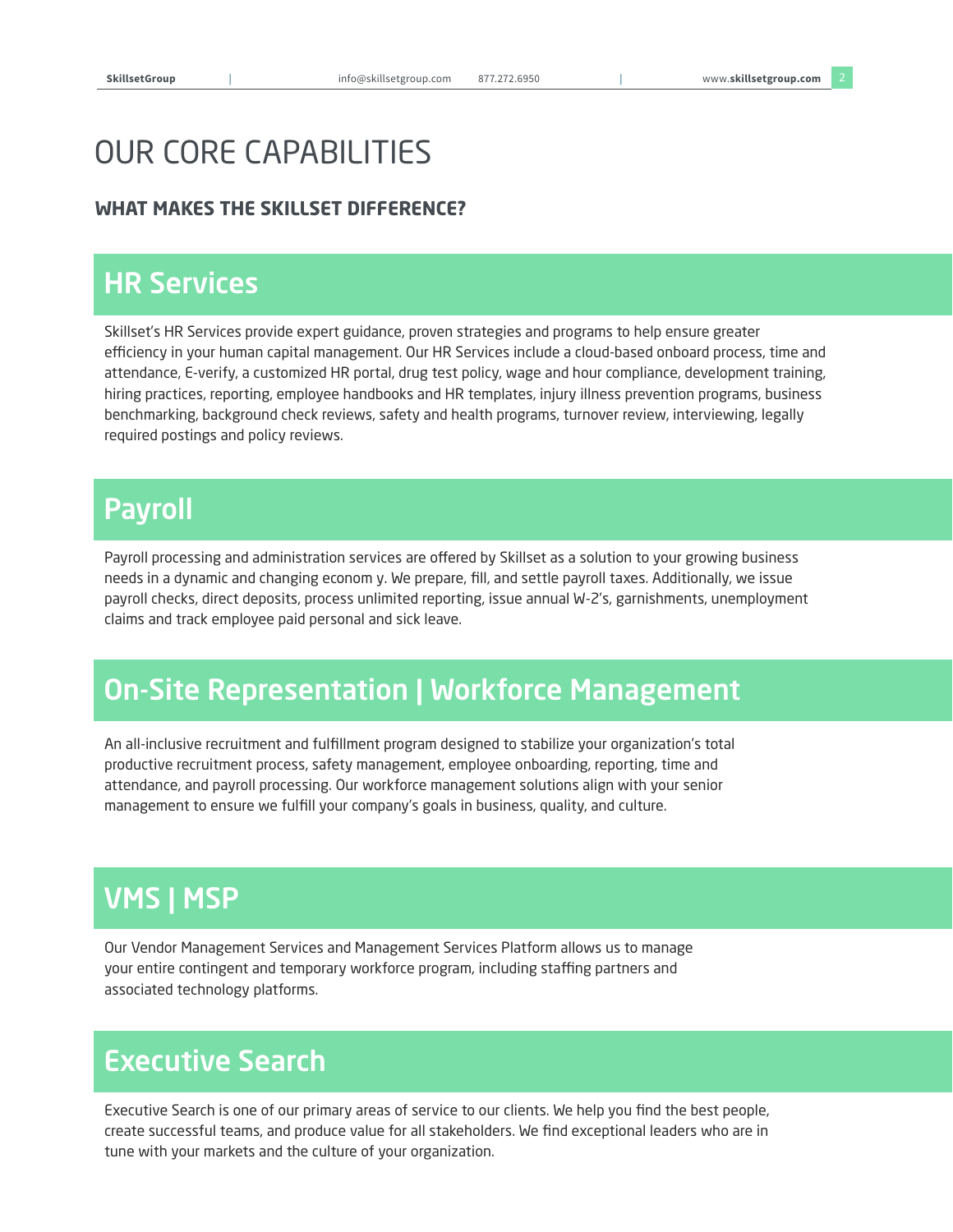#### **Temporary Staffing**

Temporary staffing is contract work delivered by Skillset candidates who are engaged and ready to perform full time or part – time work. Our temporary services allow you to manage your human capital by reacting to an influx of work without having to recruit and hire full time employees. It also allows you to fill in voids when your employees take a leave of absence or long term vacation.





#### **Temporary-to-Hire**

This solution offers you the ability to "try before you buy." Our solution is designed to fit your needs so you can buy yourself more time before making that important full-time hiring decision. We assume the full burden of screening, recruiting, interviewing and managing the employee's time card, pay, and taxes. Once the employee meets a pre-determined amount of work hours, you may convert the employee onto your payroll at no additional cost with zero friction..

#### **Direct Hire**

Our direct hire placement services provide you with candidates from entry level, to senior level, to management and C-suite roles. You may hire a candidate onto your payroll for a one-time fee, which is a percentage of the candidate's yearly salary.

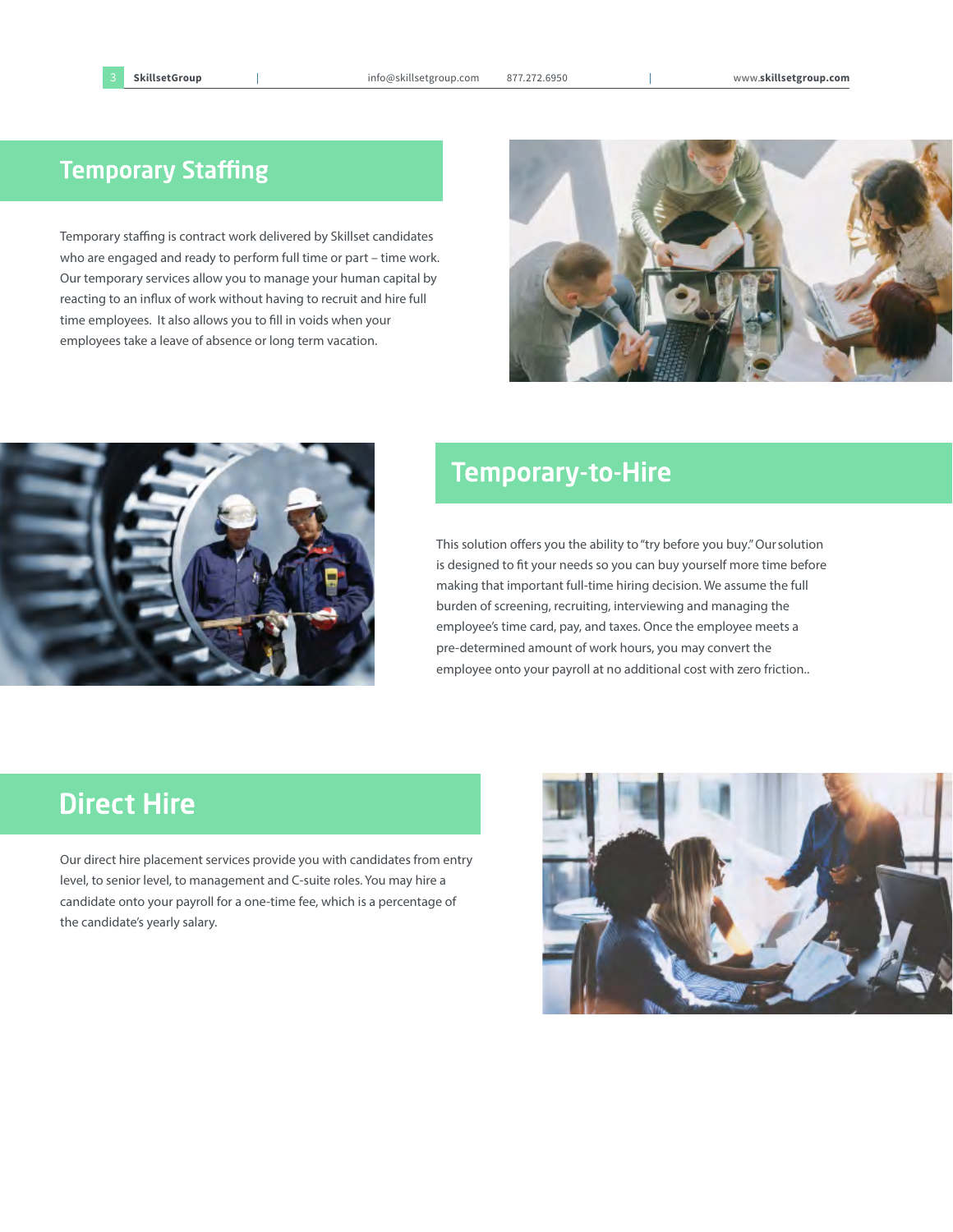#### OUR INDUSTRY EXPERTISE IS YOUR ADVANTAGE

Our highly-trained recruiters have the necessary knowledge and deep industry experience to select the best professionals in the business, so you can rely on us to meet your toughest recruitment challenges. We hire degreed professionals within the following industries to better service your needs. Below is a list of industries that we work with daily.

- Aerospace & Defense
- Automotive
- Food & Beverage
- Government
- Healthcare IT
- Industrial Manufacturing
- Information Technology
- Logistics & Distribution
- Metals, Milling, & Machining
- Medical Device
- Oil, Gas, & Mining
- Pharmaceutical & Packaging
- Polymers & Plastics
- Warehouse, Distribution, & Logistics

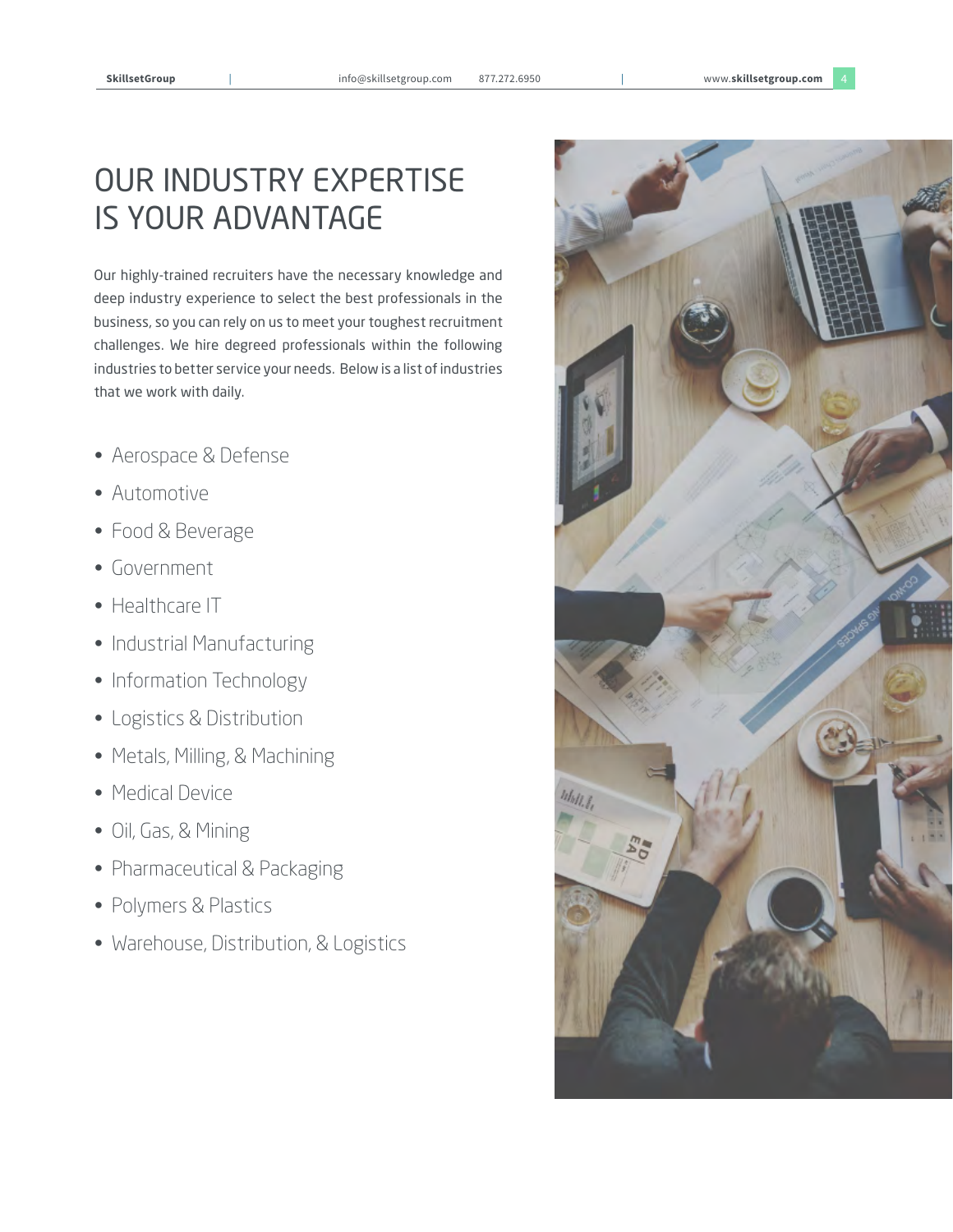

#### ENGINEERING **Specialized Recruitment**

Access to the best engineering talent provides you with the tools and resources to stay competitive in a growing market. Engineers are hard to come by, but we have the supply.

| <b>AUTOMATION</b><br><b>ENGINEER</b> | MANUFACTURING ENGINEER    | <b>QUALITY ENGINEERING</b><br><b>MANAGER</b> |
|--------------------------------------|---------------------------|----------------------------------------------|
| APPLICATION                          | <b>MATERIALS ENGINEER</b> | <b>QUALITY SUPPLIER</b>                      |
| <b>ENGINEER</b>                      | MECHANICAL ENGINEER       | <b>ENGINEER</b>                              |
| <b>BUYER &amp; PLANNER</b>           | PAYLOAD ENGINEER          | RELIABILITY ENGINEER                         |
| CAD / CAM ENGINEER                   | <b>PLANT ENGINEER</b>     | <b>R&amp;D ENGINEER</b>                      |
| <b>CONTROLS ENGINEER</b>             | PRINCIPAL ENGINEER        | <b>STRESS ENGINEER</b>                       |
| <b>COMPOSITE ENGINEER</b>            | PRODUCT ENGINEER          | <b>STRUCTURAL ENGINEER</b>                   |
| <b>DESIGN ENGINEER</b>               | PROJECT ENGINEER          | <b>TEST ENGINEER</b>                         |
| ELECTRICAL ENGINEER                  | PROCESS ENGINEER          | <b>TOOLING ENGINEER</b>                      |
| <b>ENGINEERING</b><br><b>MANAGER</b> | PROGRAM MANAGER / PMP     | <b>VIBRATION ENGINEER</b>                    |
|                                      | <b>QUALITY ENGINEER</b>   | <b>VP OF ENGINEERING</b>                     |

INDUSTRIAL ENGINEER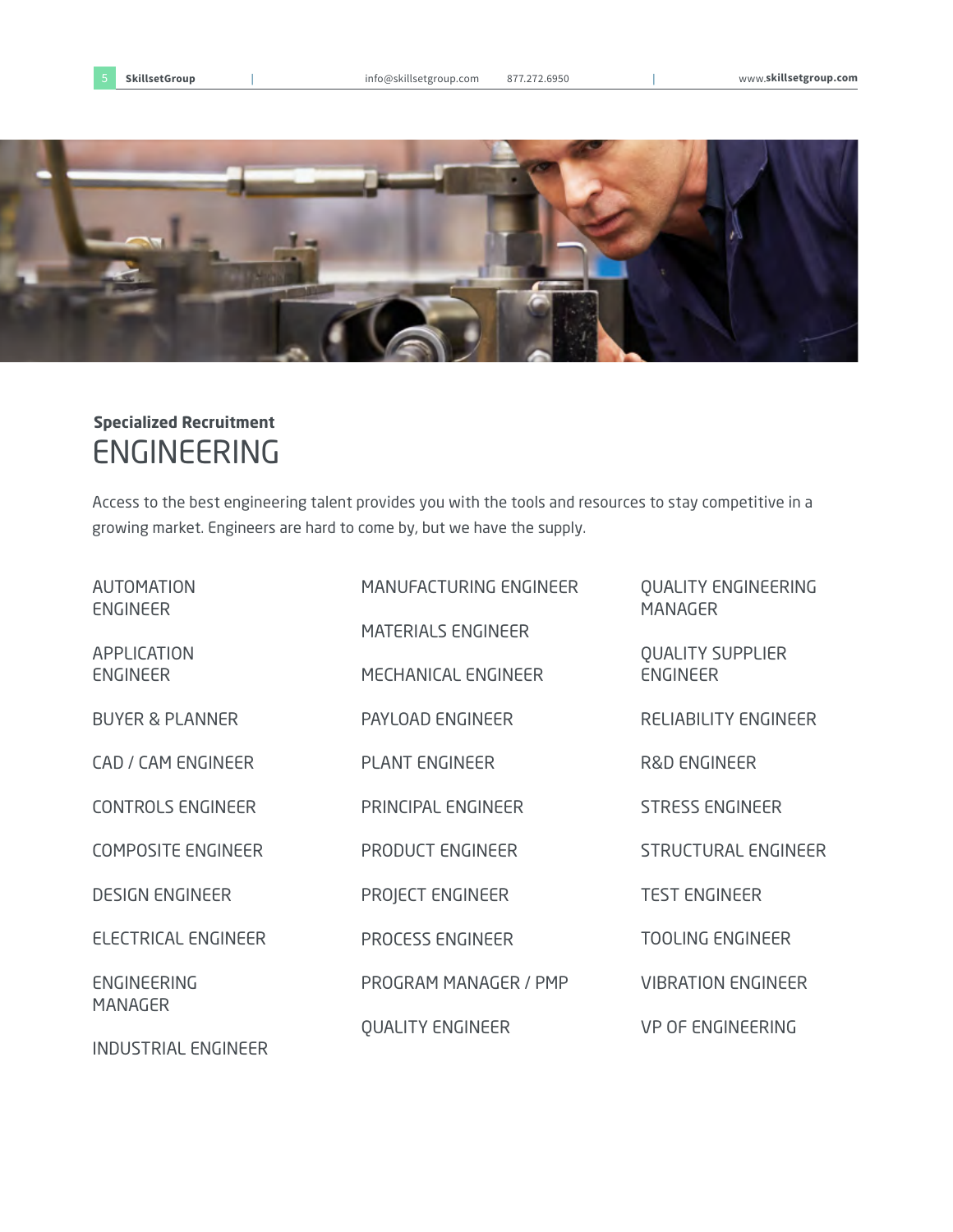**SkillsetGroup** | info@skillsetgroup.com 877.272.6950 | www.**skillsetgroup.com** 6



#### INFORMATION TECHNOLOGY **Specialized Recruitment**

At SkillsetGroup IT, disruption is our day job. When profound innovation rocks the technology world, we bend it to your advantage. SkillsetGroup IT offers total life cycle management in software and product development, as well as secure 5G networking, AI and data analysis, among other IT specialties. Our experts include:

| APPLICATION DEVELOPER                       | <b>HELP DESK SUPPORT</b><br>TIER I, II, & III | PROGRAMMER ANALYST                               |
|---------------------------------------------|-----------------------------------------------|--------------------------------------------------|
| <b>BUSINESS SYSTEM</b>                      |                                               | <b>QUALITY ASSURANCE</b>                         |
| <b>ANALYST</b>                              | <b>IT MANAGER</b>                             | SOFTWARE DEVELOPER                               |
| <b>DATABASE</b>                             | <b>IT TECHNICIAN</b>                          |                                                  |
| ADMINISTRATOR                               | SOFTWARE ARCHITECT                            | SOFTWARE ENGINEER                                |
| <b>DESKTOP SUPPORT</b>                      |                                               | SUPPORT ENGINEER                                 |
| DEV-OPS                                     | LINUX ADMINISTRATOR                           | <b>SYSTEM ADMINISTRATOR</b>                      |
|                                             | <b>MOBILE DEVELOPER</b>                       |                                                  |
| DIRECTOR OF IT                              | NETWORK ADMINISTRATOR                         | <b>TECHNICAL WRITER</b>                          |
| <b>EMBEDDED SOFTWARE</b><br><b>ENGINEER</b> | NETWORK ENGINEER                              | <b>TEST &amp; VALIDATION</b><br><b>DEVELOPER</b> |
|                                             |                                               |                                                  |
| <b>FULL STACK WEB</b><br><b>DEVELOPER</b>   | NETWORK MANAGER                               | <b>WEB DESIGNER</b>                              |
|                                             | NOC ENGINEER                                  | <b>WEB DEVELOPER</b>                             |
| <b>HARDWARE</b><br><b>ENGINEER</b>          | PRODUCT MANAGER                               |                                                  |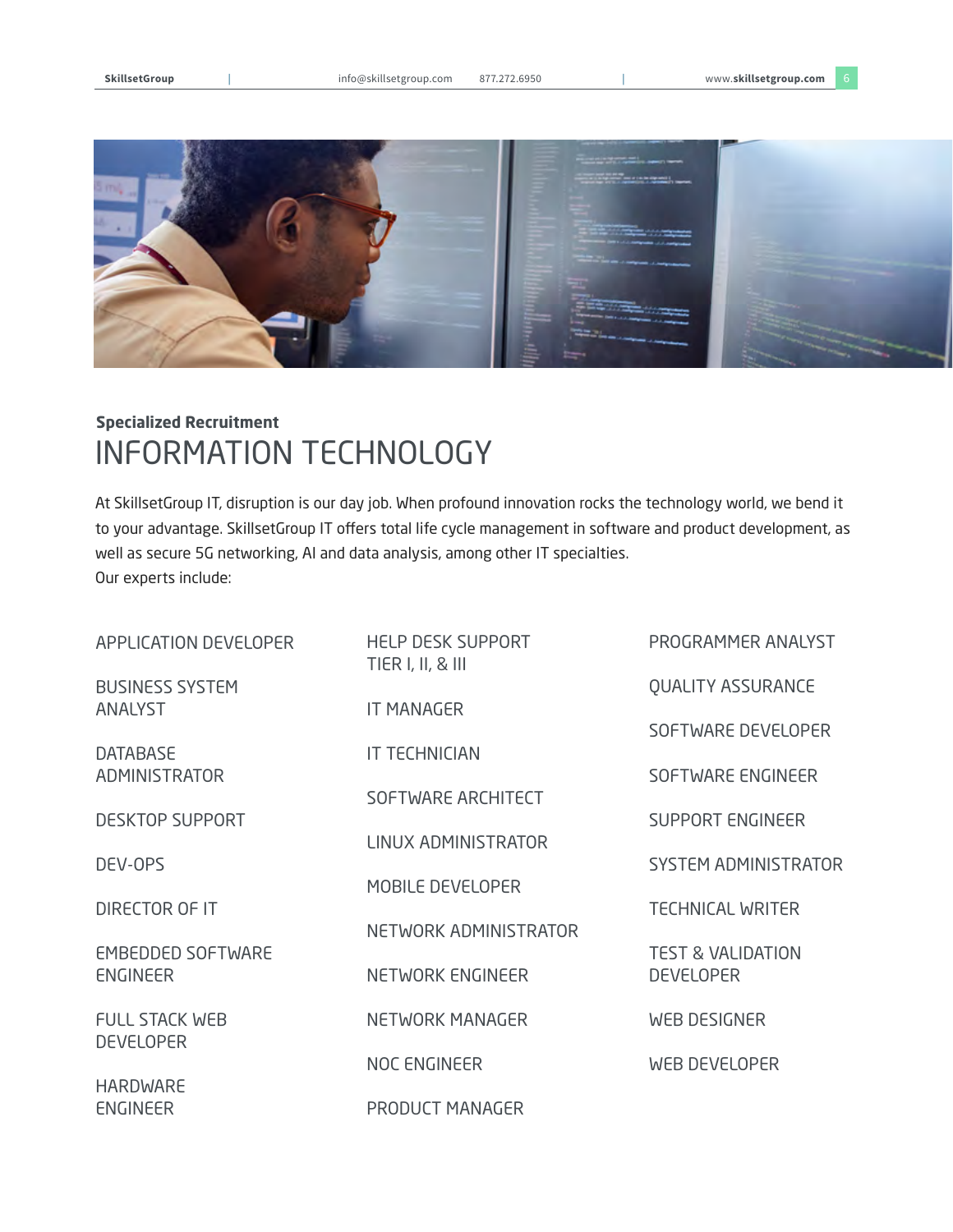



#### MANUFACTURING & INDUSTRIAL **Specialized Recruitment**

Clients turn to SkillsetGroup for technical manufacturing staffing support when they are struggling to retain expert, hard-to-find talent, and have an urgent need for a specific technical expertise. We minimize downtime and increase manufacturing productivity through filling your technical positionsright when you need that skilled labor the most.

| <b>AUTOMATION TECHNICIAN</b>  | <b>MAINTENANCE MANAGER</b>    | PRODUCTION MANAGER                            |
|-------------------------------|-------------------------------|-----------------------------------------------|
| <b>CMM PROGRAMMER</b>         | <b>MAINTENANCE MECHANIC</b>   | PRODUCTION SCHEDULER                          |
| <b>CNC MACHINIST</b>          | <b>MAINTENANCE TECHNICIAN</b> | PRODUCTION SUPERVISOR                         |
| <b>CONTINUOUS IMPROVEMENT</b> | MANUFACTURING MANAGER         | QA / QC INSPECTOR                             |
| <b>EHS MANAGER</b>            | MANUFACTURING SUPERVISOR      | <b>QUALITY ASSURANCE MANAGER</b>              |
| ELECTRO-MECHANICAL            | <b>MOLD MAKER</b>             | <b>QUALITY ASSURANCE</b><br><b>SUPERVISOR</b> |
| <b>ENGINEERING MANAGER</b>    | <b>PLANT MANAGER</b>          | <b>SAFETY MANAGER</b>                         |
| <b>ESTIMATOR</b>              | <b>PLANT SUPERVISOR</b>       | <b>SANITATION MANAGER</b>                     |
| <b>FABRICATOR</b>             | <b>PLC PROGRAMMER</b>         | SANITATION SUPERVISOR                         |
| <b>FOREMAN</b>                | PLC TECHNICIAN                |                                               |
| <b>INJECTION MOLD</b>         | PROCESS TECHNICIAN            | <b>TOOL &amp; DIE MAKER</b>                   |
| <b>TECHNICIAN</b>             | PRODUCTION LEAD               | WELDER - ARC, MIG & TIG                       |
| <b>LEAN BLACK BELT /</b>      |                               |                                               |

SIX SIGMA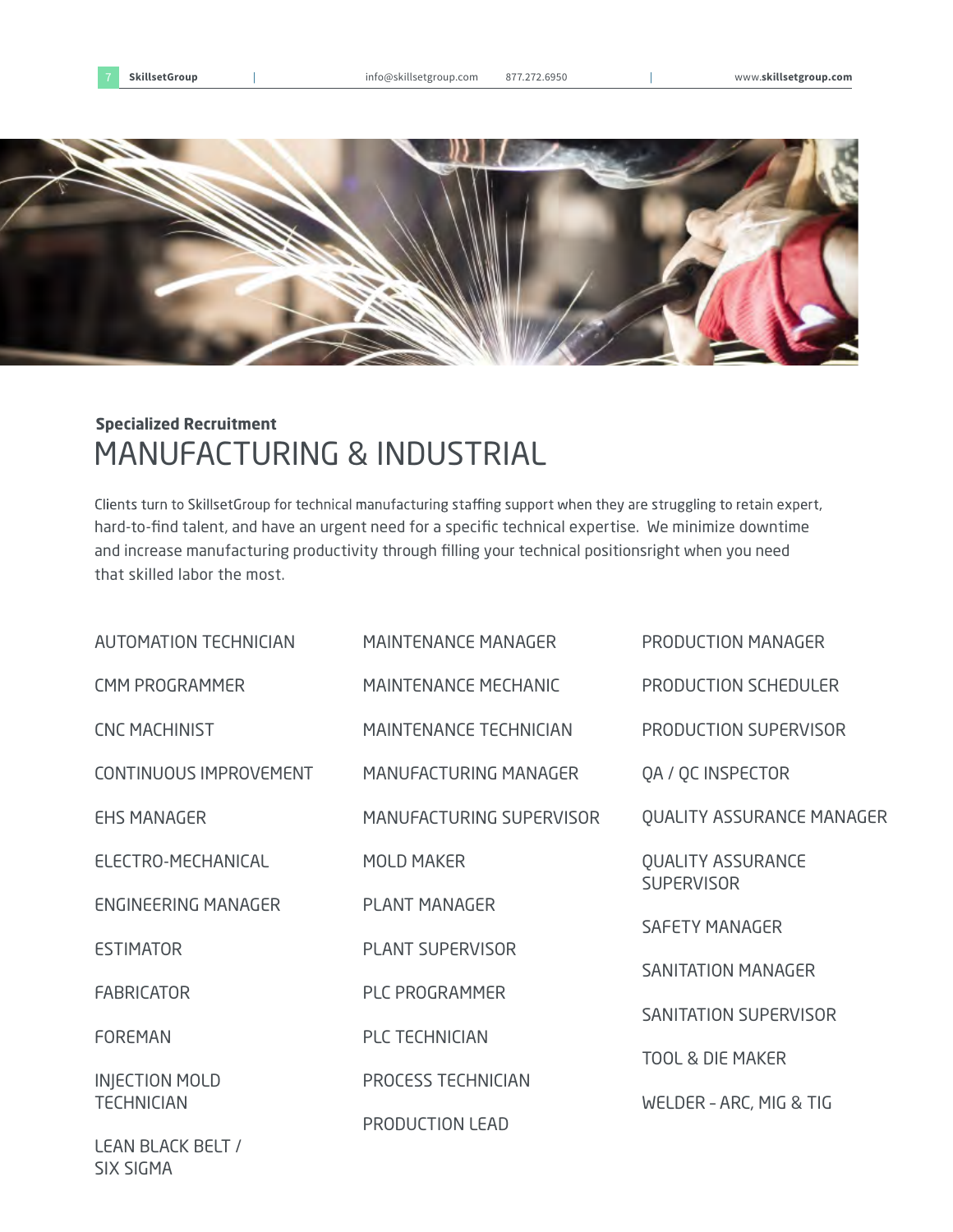

#### ACCOUNTING, FINANCE & ADMINISTRATIVE **Specialized Recruitment**

The SkillSetGroup Accounting, Finance and Administrative recruiting team has in-depth knowledge of providing temporary, temp to hire, and direct hire permanent staff. We work with companies to find their CFO's and controllers, entry level receptionists and executive assistants, as well as other staff including:

| A/P & A/R ACCOUNTANT           | <b>CUSTOMER SERVICE</b>     | PAYROLL ANALYST           |
|--------------------------------|-----------------------------|---------------------------|
| ACCOUNTING CLERK               | <b>DATA ENTRY</b>           | PRICING ANALYST           |
| ACCOUNTING MANAGER             | DIRECTOR OF FINANCE         | PRODUCT ANALYST           |
| <b>ASSET MANAGER</b>           | DOCUMENT CONTROL SPECIALIST | <b>RECEPTIONIST</b>       |
| <b>AUDITOR</b>                 | <b>EXECUTIVE ASSISTANT</b>  | <b>RISK ANALYST</b>       |
| BENEFITS COORDINATOR           | <b>FINANCE MANAGER</b>      | <b>SALES ANALYST</b>      |
| <b>BUDGETING MANAGER</b>       | <b>FINANCIAL ANALYST</b>    | <b>SENIOR ACCOUNTANT</b>  |
| <b>BUSINESS MANAGER</b>        | <b>HUMAN RESOURCES</b>      | <b>SERVICE MANAGER</b>    |
| <b>CHEIF FINANCIAL OFFICER</b> | <b>LEAD ACCOUNTANT</b>      | <b>TAX ACCOUNTANT</b>     |
| <b>COLLECTIONS SPECIALIST</b>  | MERGERS & ACQUISITIONS      | <b>TAX MANAGER</b>        |
| <b>CONTROLLER</b>              | OFFICE ADMINISTRATOR        | VICE PRESIDENT OF FINANCE |
| <b>CREDIT ANALYST</b>          | PAYROLL ADMINISTRATOR       |                           |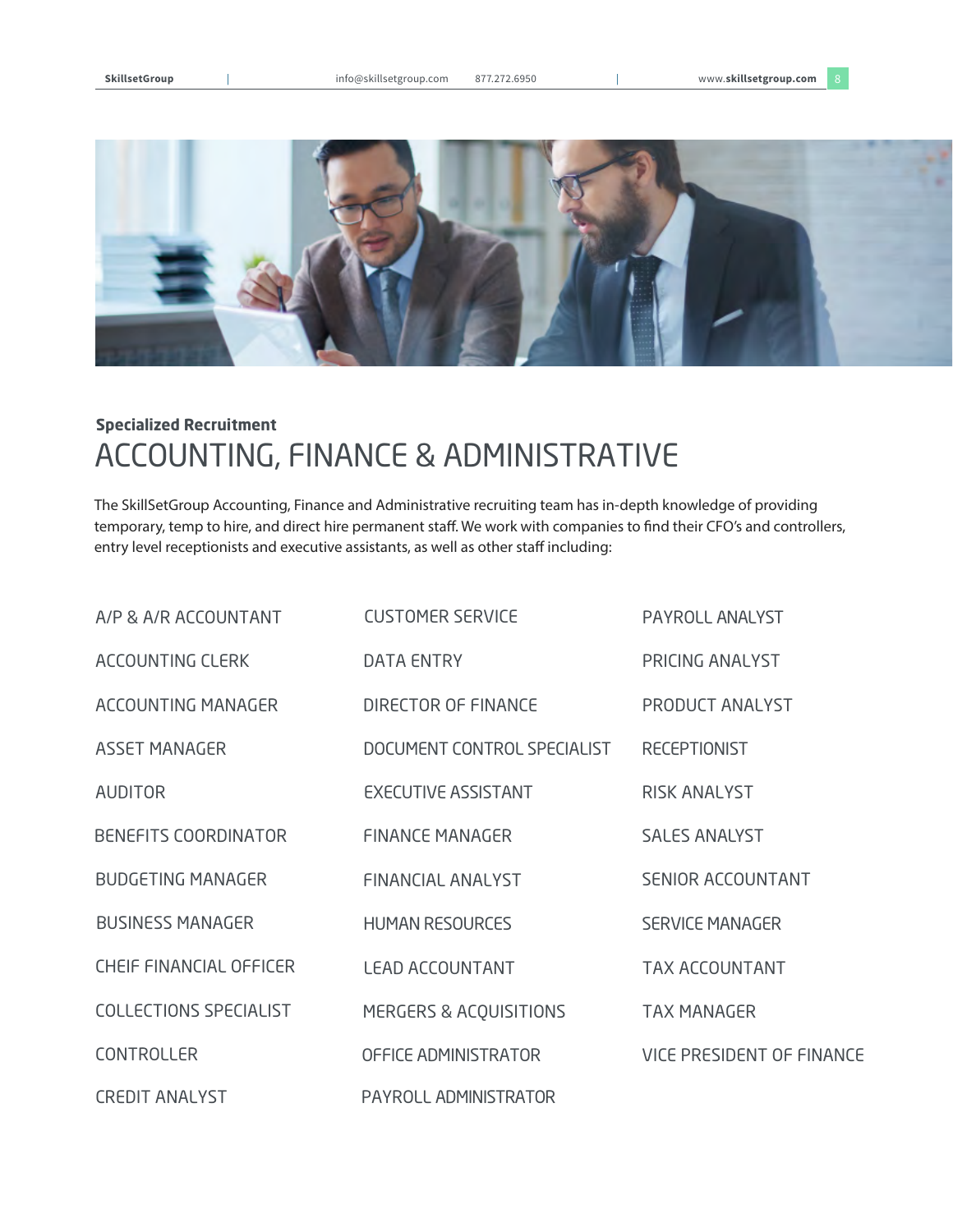

#### LIGHT INDUSTRIAL **Specialized Recruitment**

SkillsetGroup can keep your manufacturing, production, or distribution facility operating at peak capacity with experienced, reliable personnel across all shifts. Our unique method for identifying top-performing light industrial employees will help you with workforce scalability and peak season support. Below is a list of positions we can help with:

| <b>ASSEMBLER</b>            | MACHINE OPERATOR           | <b>QUALITY CONTROL INSPECTOR</b>  |
|-----------------------------|----------------------------|-----------------------------------|
| <b>CLEAN ROOM</b>           | MEDICAL ASSEMBLER          | <b>QUALITY CONTROL TECHNICIAN</b> |
| <b>CNC OPERATOR</b>         | PICKER / PACKER            | <b>QUALITY CONTROL TESTER</b>     |
| <b>ELECTRONIC ASSEMBLER</b> | <b>PRODUCTION OPERATOR</b> | <b>TEST TECHNICIAN</b>            |
| <b>MACHINE ASSEMBLER</b>    | <b>SOLDER TECHNICIAN</b>   | LABELER                           |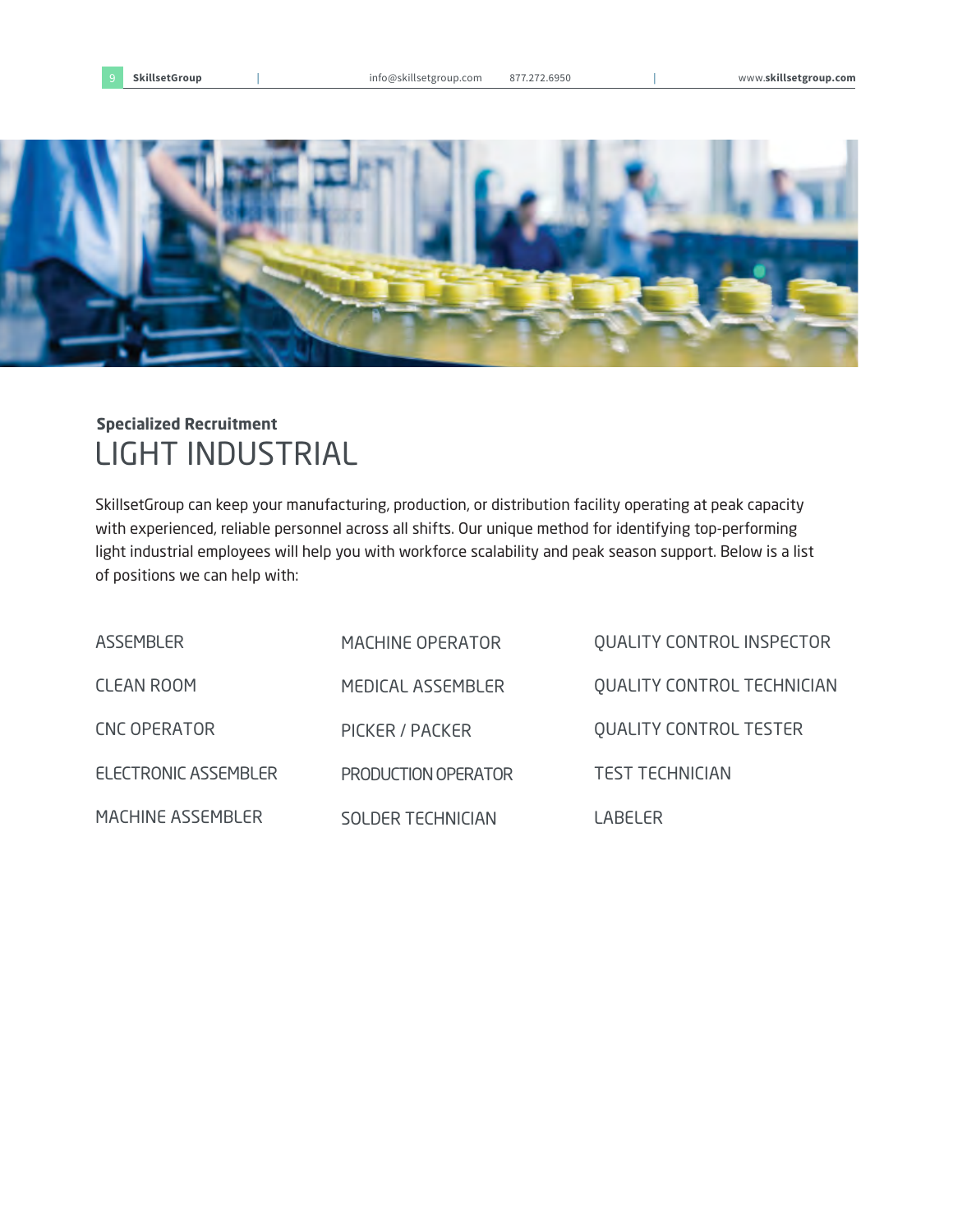#### OUR HIRING PROCESS – DRIVEN BY SCIENCE

Find a passionate employee, find an employee for life. We're passionate about finding you the right person to join your firm using our fine-tuned, evidence-based practices. We harness our passion to science, guaranteeing we are serving your vision using the latest, most effective strategies for search and retention.

#### UNDERSTAND YOUR NEEDS

- Develop search & selection criteria
- Analysis of talent & market trends

#### **SEARCH**

- Initiate OPTIMUM SEARCH methodology
- Initiate best search strategy to identify top talent
- Access top referrals & internal Skillset database

#### IDENTIFY

- Conduct skills, proficiency appraisal, & conduct in-depth interview
- Develop detailed skillset summary & presentation of candidate selection

#### SECURE TALENT

- Summarize and finalize details of the offer
- Support in securing offer acceptance

### **GUARANTEE LONG TERM RETENTION**

Manage post commencement via personal contact on the first day, 30<sup>th</sup>, 60<sup>th</sup>, and 90<sup>th</sup> day.